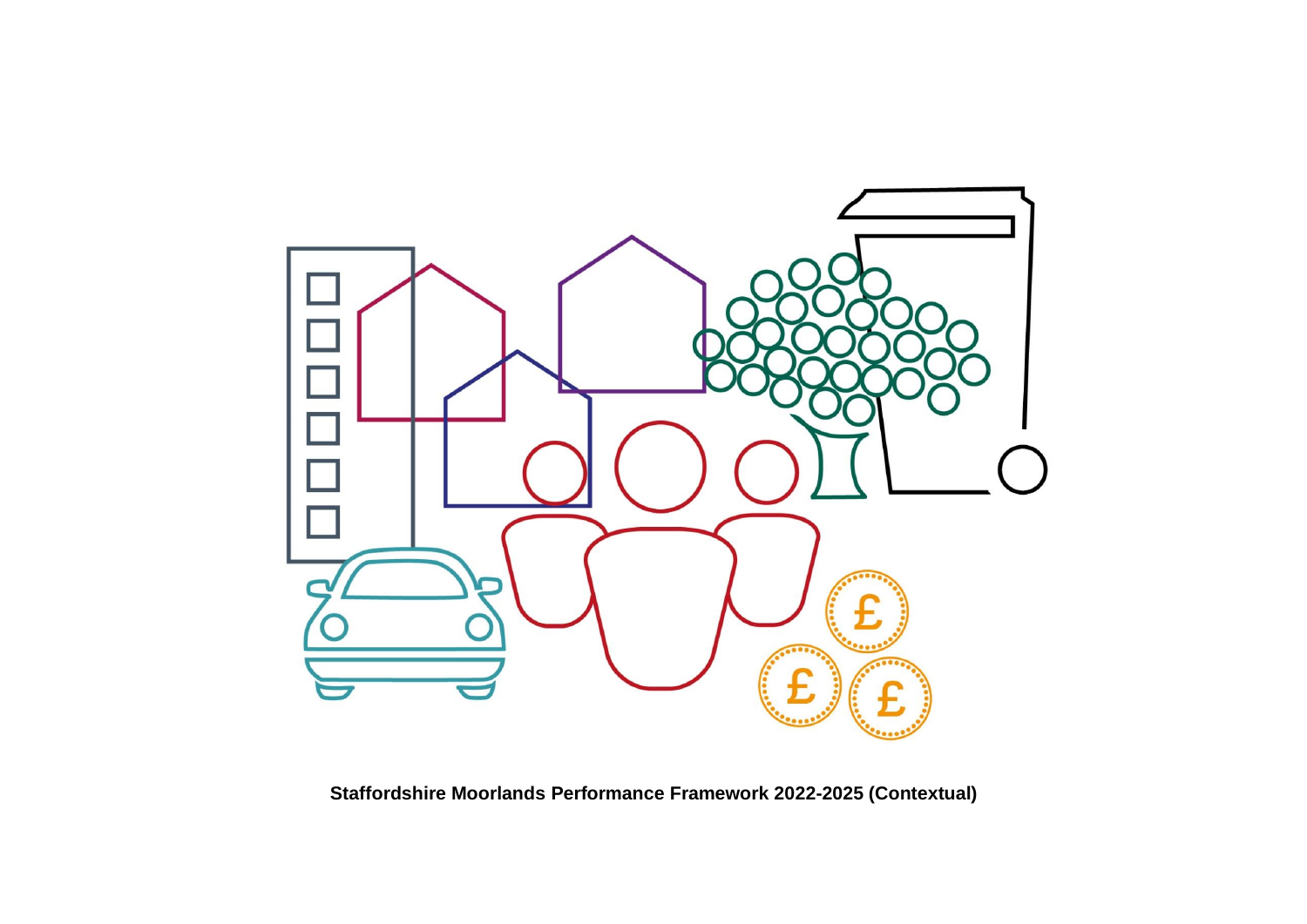

### **Aim 1: Help create a safer and healthier environment for our communities to live and work**

| <b>Measure</b>                                                                                 | Reported | 2020-21                                                                      | 2021-22 Result | 2021-22                                                          | 2022-23 | 2023-24    | 2024-25 |  |
|------------------------------------------------------------------------------------------------|----------|------------------------------------------------------------------------------|----------------|------------------------------------------------------------------|---------|------------|---------|--|
|                                                                                                |          | <b>Result</b>                                                                | (YTD)          | <b>Target</b><br><b>Target</b><br><b>Target</b><br><b>Target</b> |         |            |         |  |
| Objective: Increased supply of good quality affordable homes                                   |          |                                                                              |                |                                                                  |         |            |         |  |
| Total TA placements including number of B&B<br>placements made for families                    | Monthly  | 11                                                                           | 15 Q3          | Contextual                                                       |         |            |         |  |
| Housing Benefits processing: % of<br>overpayments recovered                                    | Annual   | 92.4%                                                                        |                | Contextual                                                       |         |            |         |  |
| The number of empty homes                                                                      | Annual   | 875.<br>0-3 mnths 66.<br>3-24mths 604.<br>$24 + 136$ and<br>uninhabitable 69 |                | Contextual                                                       |         |            |         |  |
| Number of affordable homes delivered                                                           | Annual   | 25                                                                           |                |                                                                  |         | Contextual |         |  |
| Revenue costs of private sector housing function                                               | Annual   | £48,000                                                                      |                |                                                                  |         | Contextual |         |  |
| Number of category 1 hazard properties<br>(descriptor of types)                                | Annual   | $\overline{7}$                                                               |                | Contextual                                                       |         |            |         |  |
| Number of category 2 hazard properties<br>(descriptor of types)                                | Annual   | 6                                                                            |                | Contextual                                                       |         |            |         |  |
| Number of complaints received in relation to<br>private sector rented accommodation conditions | Annual   | 61                                                                           |                |                                                                  |         | Contextual |         |  |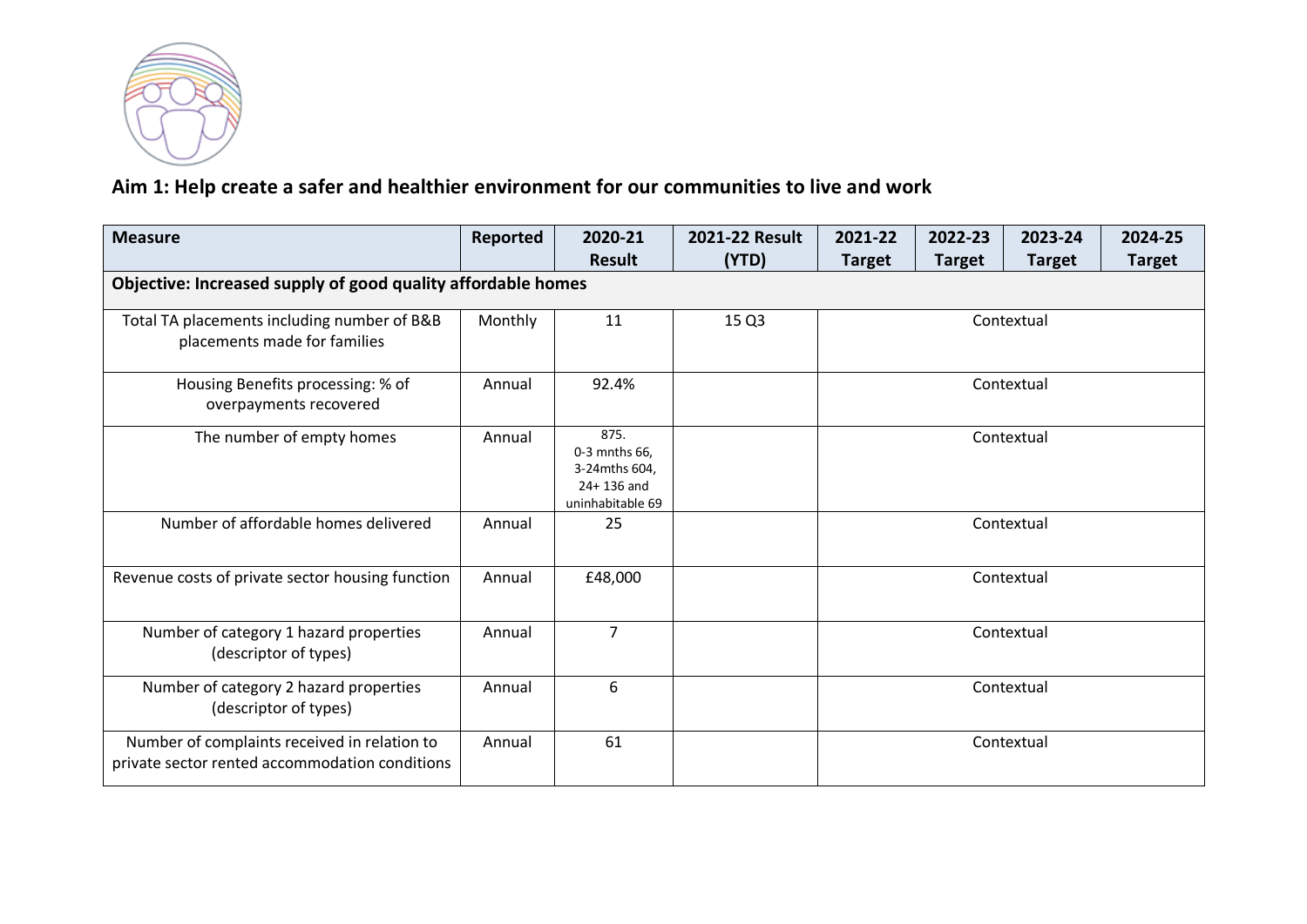| <b>Measure</b>                                                                                                        | Reported | 2020-21                   | 2021-22 Result | 2021-22                                                          | 2022-23 | 2023-24    | 2024-25 |  |  |  |  |
|-----------------------------------------------------------------------------------------------------------------------|----------|---------------------------|----------------|------------------------------------------------------------------|---------|------------|---------|--|--|--|--|
|                                                                                                                       |          | Result                    | (YTD)          | <b>Target</b><br><b>Target</b><br><b>Target</b><br><b>Target</b> |         |            |         |  |  |  |  |
| Enforcement action undertaken: Number of<br>improvement notices served (prohibition,<br>advisory etc.)                | Annual   | $\overline{2}$            |                | Contextual                                                       |         |            |         |  |  |  |  |
| Objective: Develop a positive relationship with communities                                                           |          |                           |                |                                                                  |         |            |         |  |  |  |  |
| Number of voluntary groups supported                                                                                  | Annual   | 120                       |                | Contextual                                                       |         |            |         |  |  |  |  |
| Objective: Provision of sports facilities and leisure opportunities focused upon improving health                     |          |                           |                |                                                                  |         |            |         |  |  |  |  |
| Levels of inactivity among local population<br>groups                                                                 | Annual   | 24,100 29.1%<br>Nov 19-20 | N/A            | Contextual                                                       |         |            |         |  |  |  |  |
| NEW: Levels of inactivity among NS Sec 5-8<br>lower socio-economic groups (Active Lives<br>survey: Nov-Nov data set)  | Annual   | <b>NEW</b>                | <b>NEW</b>     | Contextual                                                       |         |            |         |  |  |  |  |
| NEW: Levels of inactivity among people with<br>long term health conditions (Active Lives<br>survey: Nov-Nov data set) | Annual   | <b>NEW</b>                | <b>NEW</b>     |                                                                  |         | Contextual |         |  |  |  |  |
| Objective: Effective support of community safety arrangements including CCTV                                          |          |                           |                |                                                                  |         |            |         |  |  |  |  |
| <b>CCTV Monitoring</b>                                                                                                | Annual   | Not Available             |                | Contextual                                                       |         |            |         |  |  |  |  |
| Levels of Crime (by type)                                                                                             | Annual   | 3877                      |                | Contextual                                                       |         |            |         |  |  |  |  |
| Levels of ASB                                                                                                         | Annual   | 1665                      |                |                                                                  |         | Contextual |         |  |  |  |  |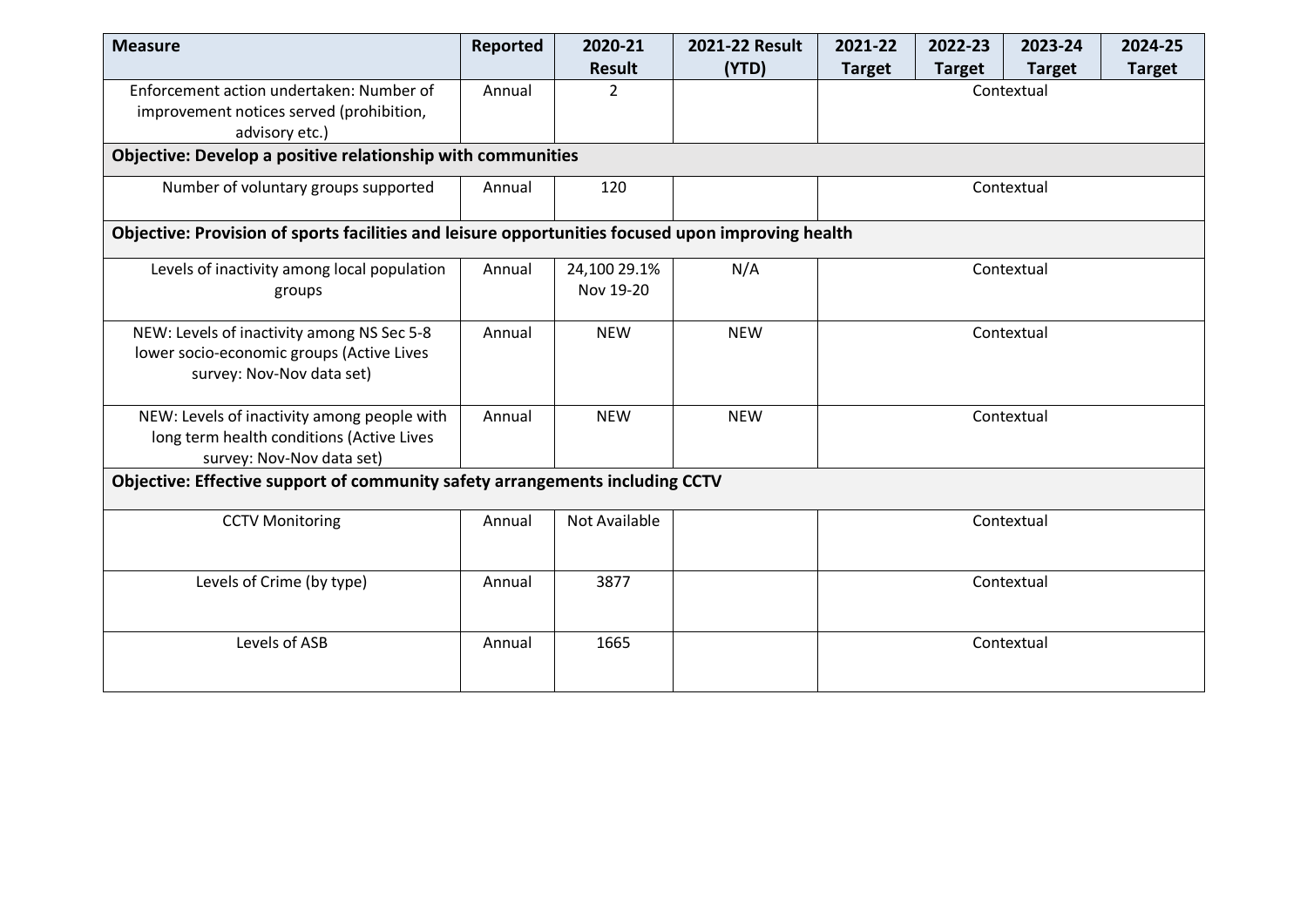

## **Aim 2: To use resources effectively and provide value for money**

| <b>Measure</b>                                                                            | Reported                                                                                            | 2020-21<br><b>Result</b> | 2021-22<br><b>Result</b> | 2021-22<br><b>Target</b>                                                                                                             | 2022-23 Target                                                                                     | 2023-24<br><b>Target</b> | 2024-25<br><b>Target</b> |  |  |  |  |
|-------------------------------------------------------------------------------------------|-----------------------------------------------------------------------------------------------------|--------------------------|--------------------------|--------------------------------------------------------------------------------------------------------------------------------------|----------------------------------------------------------------------------------------------------|--------------------------|--------------------------|--|--|--|--|
| Objective: Effective use of financial and other resources to ensure value for money       |                                                                                                     |                          | (YTD)                    |                                                                                                                                      |                                                                                                    |                          |                          |  |  |  |  |
| % of income generated against net<br>budget                                               | Annual                                                                                              | 56%                      |                          | Contextual                                                                                                                           |                                                                                                    |                          |                          |  |  |  |  |
| <b>External funding levered</b><br>annually for projects that meet<br>corporate plan aims | Annual                                                                                              | £26,621,000              |                          | Contextual                                                                                                                           |                                                                                                    |                          |                          |  |  |  |  |
|                                                                                           |                                                                                                     |                          |                          | Objective: Ensure our services are easily available to all our residents in the appropriate channels and provided 'right first time' |                                                                                                    |                          |                          |  |  |  |  |
| Number of twitter re-tweets                                                               | Annual                                                                                              | 1238                     |                          |                                                                                                                                      | Contextual                                                                                         |                          |                          |  |  |  |  |
| Avoidable contact (number taken<br>from customer portal)                                  | Annual                                                                                              | 14%                      |                          | 17%                                                                                                                                  | <b>TBD</b>                                                                                         | <b>TBD</b>               | <b>TBD</b>               |  |  |  |  |
|                                                                                           |                                                                                                     |                          |                          |                                                                                                                                      | Targets to be determined following changes to the software/ systems used to measure this indicator |                          |                          |  |  |  |  |
| Satisfaction with customer services<br>(Joint Alliance Measure)                           | Annual                                                                                              | Not available            |                          | <b>TBD</b>                                                                                                                           | <b>TBD</b>                                                                                         | <b>TBD</b>               | <b>TBD</b>               |  |  |  |  |
|                                                                                           | We will determine the satisfaction measures after the customer satisfaction survey has taken place. |                          |                          |                                                                                                                                      |                                                                                                    |                          |                          |  |  |  |  |
| % of FOI requests diverted to<br>the website / publication<br>scheme                      | Annual                                                                                              | 13.19%                   |                          |                                                                                                                                      | Contextual                                                                                         |                          |                          |  |  |  |  |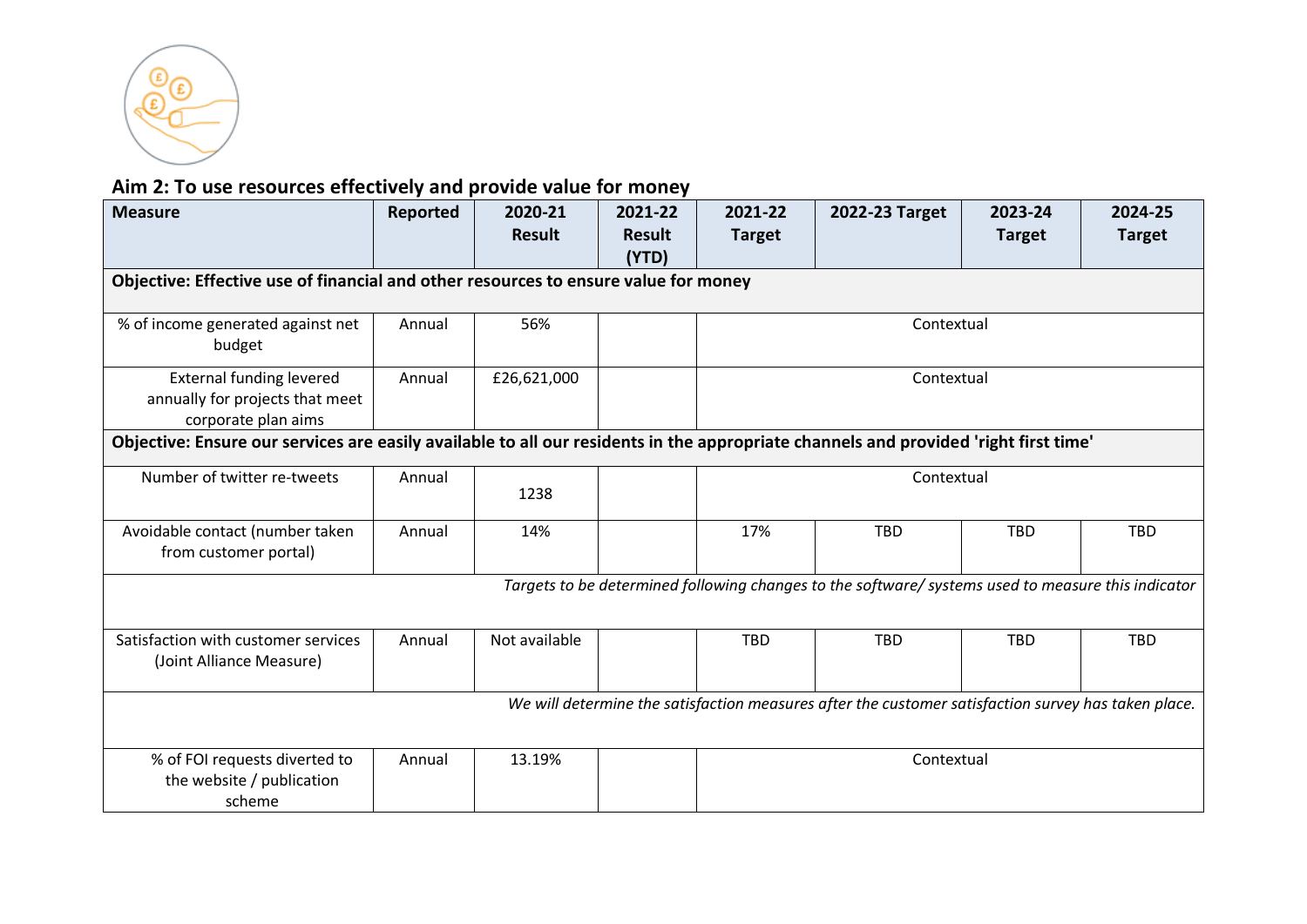| <b>Measure</b>                                                                                      | Reported | 2020-21                                     | 2021-22                | 2021-22       | 2022-23 Target | 2023-24       | 2024-25       |  |  |  |
|-----------------------------------------------------------------------------------------------------|----------|---------------------------------------------|------------------------|---------------|----------------|---------------|---------------|--|--|--|
|                                                                                                     |          | <b>Result</b>                               | <b>Result</b><br>(YTD) | <b>Target</b> |                | <b>Target</b> | <b>Target</b> |  |  |  |
| The cost of dealing with FOI<br>requests                                                            | Annual   | £34,365                                     |                        | Contextual    |                |               |               |  |  |  |
| <b>Complaint handling: Number</b><br>received                                                       | Annual   | 63                                          |                        | Contextual    |                |               |               |  |  |  |
| Objective: A high performing and well- motivated workforce                                          |          |                                             |                        |               |                |               |               |  |  |  |
| Customer Feedback: Level of<br>compliments                                                          | Annual   | 99                                          |                        | Contextual    |                |               |               |  |  |  |
| <b>Staff Climate Survey</b>                                                                         | Annual   | Not available                               |                        |               | Contextual     |               |               |  |  |  |
| Staff turnover rate (Joint Alliance<br>Measure)                                                     | Annual   | 10.6%                                       |                        | Contextual    |                |               |               |  |  |  |
| Number of apprentices by type (i.e.<br>higher/trade) (Joint Alliance<br>Measure)                    | Annual   | 5:4 Higher<br>level;<br>1 standard<br>level |                        | Contextual    |                |               |               |  |  |  |
| Number of apprentices completing<br>the apprenticeship (Joint Alliance<br>Measure)                  | Annual   | $\overline{2}$                              |                        |               | Contextual     |               |               |  |  |  |
| Number of apprentices retained by<br>the council (Joint Alliance Measure)                           | Annual   | $\mathbf{1}$                                |                        |               | Contextual     |               |               |  |  |  |
| % of apprentice levy spent within<br>year (Joint Alliance Measure)                                  | Annual   | 79%                                         |                        | Contextual    |                |               |               |  |  |  |
| NEW: % of recruitment campaigns<br>resulting in successful recruitment.<br>(Joint Alliance measure) | Annual   | <b>NEW</b>                                  | <b>NEW</b>             | <b>NEW</b>    |                |               |               |  |  |  |
| Objective: More effective use of Council assets/Effective use of ITC                                |          |                                             |                        |               |                |               |               |  |  |  |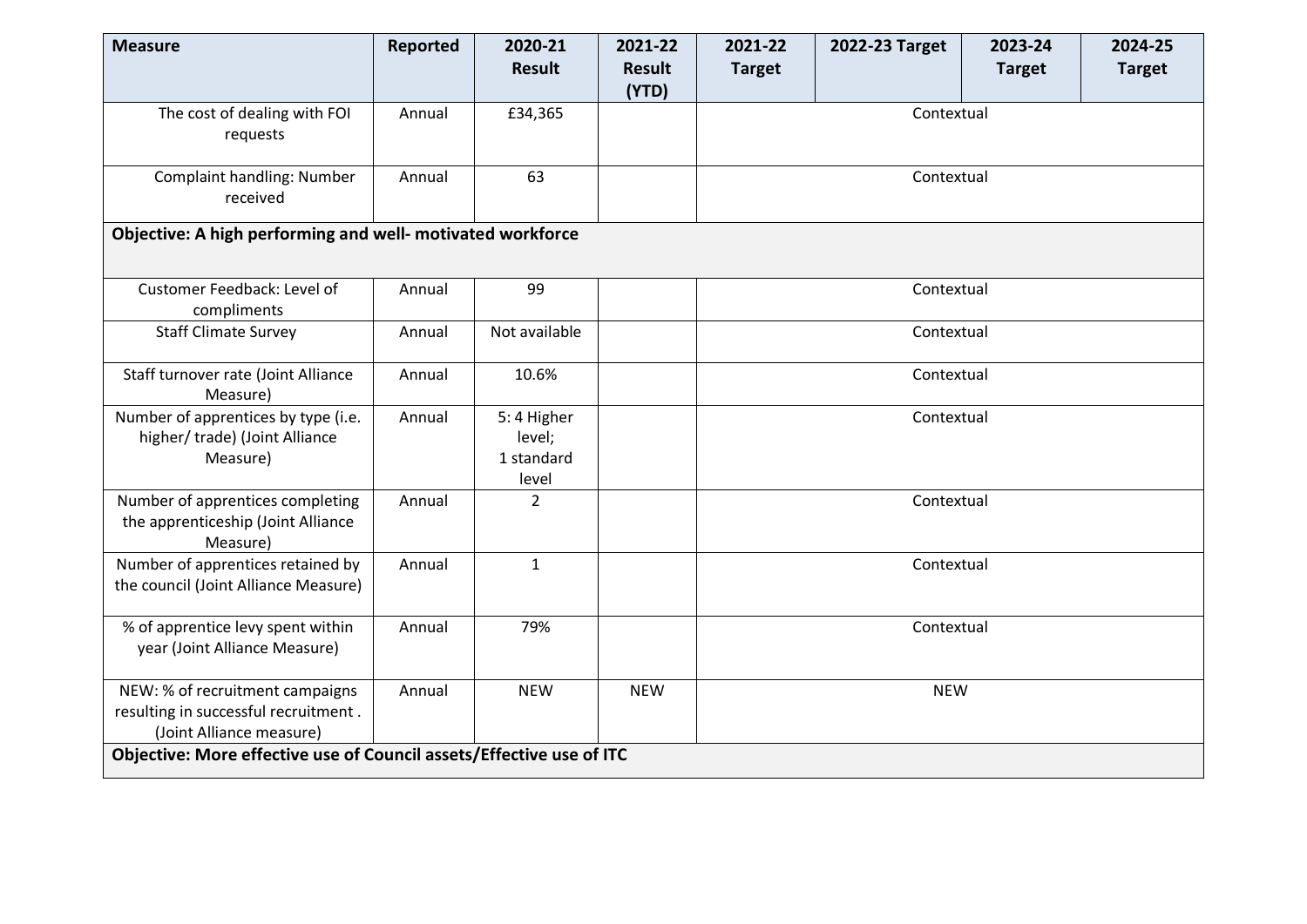| <b>Measure</b>                                                  | Reported  | 2020-21       | 2021-22       | 2021-22       | 2022-23 Target | 2023-24       | 2024-25       |
|-----------------------------------------------------------------|-----------|---------------|---------------|---------------|----------------|---------------|---------------|
|                                                                 |           | <b>Result</b> | <b>Result</b> | <b>Target</b> |                | <b>Target</b> | <b>Target</b> |
|                                                                 |           |               | (YTD)         |               |                |               |               |
| Annual cost of energy across key                                | Annual    | Gas/Oil(L)    |               |               | Contextual     |               |               |
| operational assets                                              |           | £29,319.23,   |               |               |                |               |               |
|                                                                 |           | Electricity   |               |               |                |               |               |
|                                                                 |           | £52,997.52    |               |               |                |               |               |
|                                                                 |           |               |               |               |                |               |               |
| Amount of energy used across key                                | Annual    | Gas/Oil (L)   |               |               | Contextual     |               |               |
| <b>Corporate Buildings (Moorlands</b>                           |           | 801773,       |               |               |                |               |               |
| House)                                                          |           | Electricity   |               |               |                |               |               |
|                                                                 |           | 804770.213    |               |               |                |               |               |
|                                                                 |           | (MH only)     |               |               |                |               |               |
| Objective: Effective procurement with a focus on local business |           |               |               |               |                |               |               |
|                                                                 |           |               |               |               |                |               |               |
| % of contracts awarded to local                                 | Quarterly | 33%           |               |               | Contextual     |               |               |
| suppliers following submission of                               |           |               |               |               |                |               |               |
| expression of interest (over £5,000)                            |           |               |               |               |                |               |               |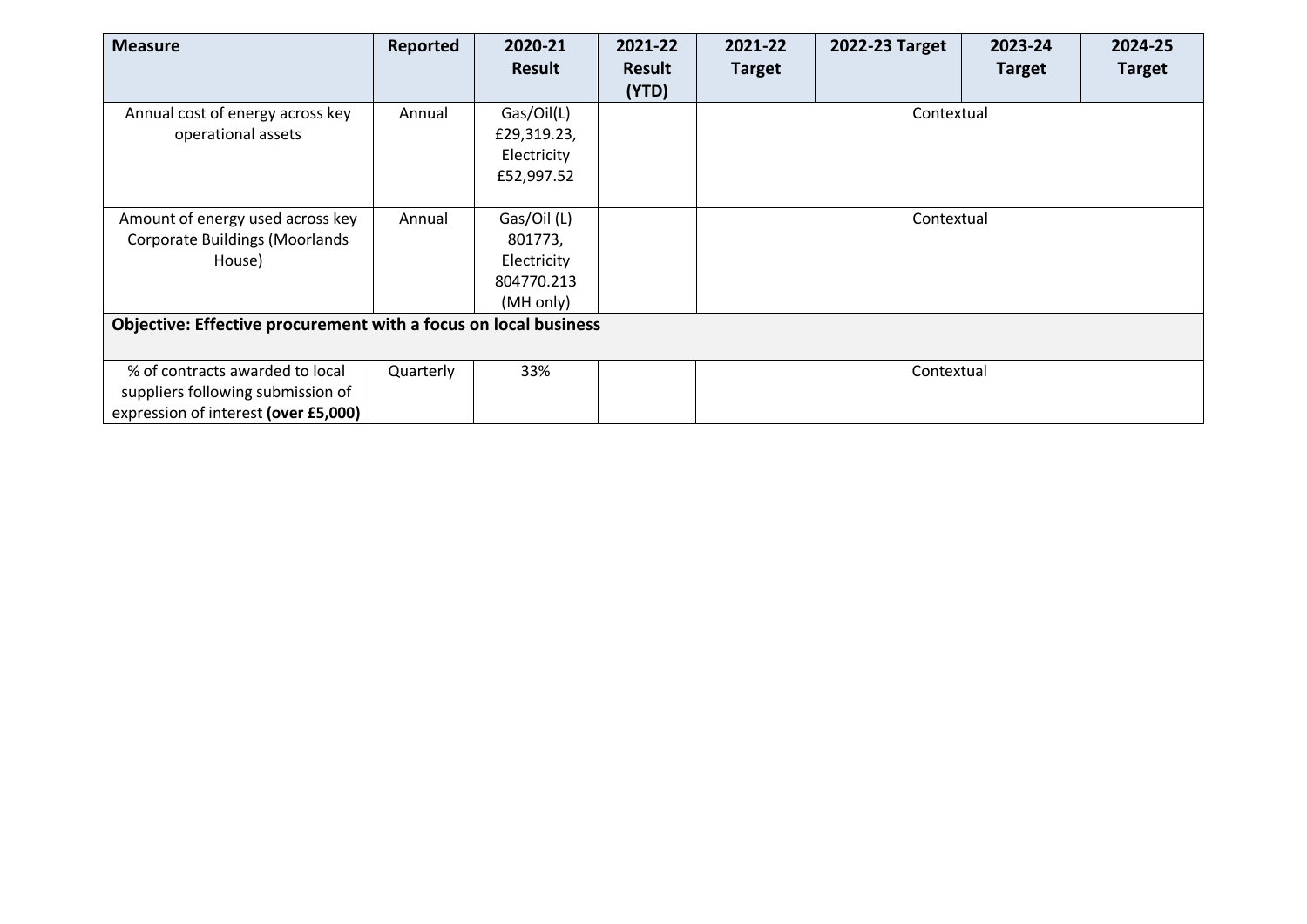

## **Aim 3: Help create a strong economy by supporting further regeneration of towns and villages**

| <b>Measure</b>                                                                                                                                                                                        | Reported | 2020-21<br><b>Result</b>                                                                                                                                                                                     | 2021-22<br><b>Result</b><br>(YTD) | 2021-22<br><b>Target</b> | 2022-23<br><b>Target</b> | 2023-24<br><b>Target</b> | 2024-25<br><b>Target</b> |  |  |  |  |
|-------------------------------------------------------------------------------------------------------------------------------------------------------------------------------------------------------|----------|--------------------------------------------------------------------------------------------------------------------------------------------------------------------------------------------------------------|-----------------------------------|--------------------------|--------------------------|--------------------------|--------------------------|--|--|--|--|
| <b>Objective: Encouraging business start-ups and enterprises</b>                                                                                                                                      |          |                                                                                                                                                                                                              |                                   |                          |                          |                          |                          |  |  |  |  |
| Local Plan Delivery: a)Number of completions<br>for homes: b) sqft of employment space<br>delivered                                                                                                   | Annual   | Home<br>completions:<br>201. Sq ft<br>employment<br>space: zero<br>completions (0<br>hectares, 0m <sup>2</sup><br>floorspace) of<br>employment<br>land (use<br>classes<br>B1/B2/B8)<br>during 2020-<br>2021. |                                   | Contextual               |                          |                          |                          |  |  |  |  |
| Number of enterprises operating in the<br>area (considering business starts as well as<br>deaths as recorded through ONS stats)<br>Objective: Flourishing town centres that support the local economy | Annual   | 4180                                                                                                                                                                                                         |                                   |                          |                          | Contextual               |                          |  |  |  |  |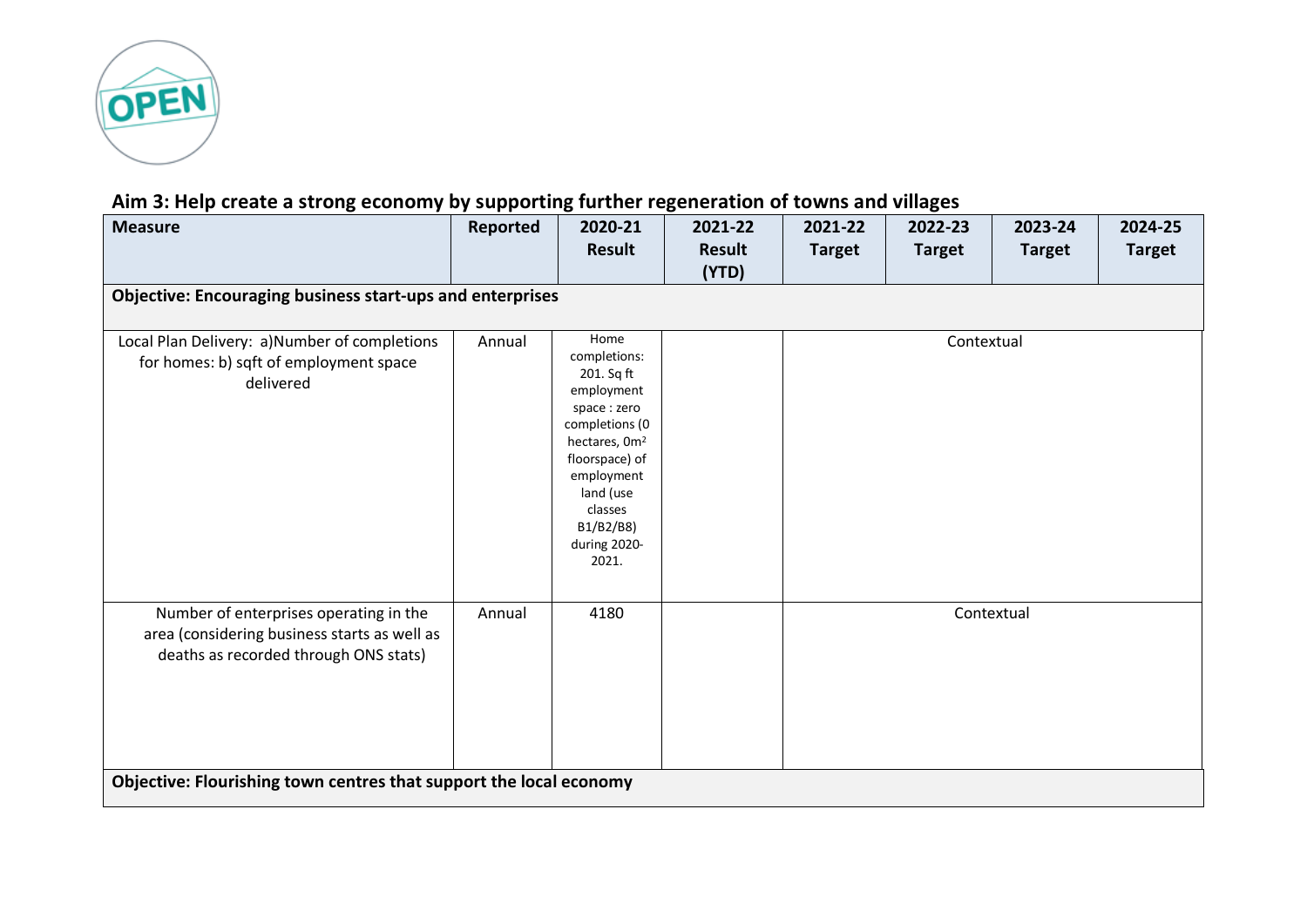| <b>Measure</b>                                                                                | Reported | 2020-21                                                                                                                                                                | 2021-22       | 2021-22       | 2022-23       | 2023-24       | 2024-25       |
|-----------------------------------------------------------------------------------------------|----------|------------------------------------------------------------------------------------------------------------------------------------------------------------------------|---------------|---------------|---------------|---------------|---------------|
|                                                                                               |          | <b>Result</b>                                                                                                                                                          | <b>Result</b> | <b>Target</b> | <b>Target</b> | <b>Target</b> | <b>Target</b> |
| Cost to the Council per Market (Subsidy)                                                      | Annual   | Leek outdoor<br>(55,017) Leek<br>craft (£23,640)<br>Cheadle<br>(£3,956) Leek<br>indoor<br>(E231.493)<br>Leek Farmers<br>(E1, 815)<br>Sunday<br>Supplement<br>(E4, 642) | (YTD)         |               |               | Contextual    |               |
|                                                                                               |          | Overheads<br>(E958)                                                                                                                                                    |               |               |               |               |               |
| <b>Objective: Encourage and develop tourism</b>                                               |          |                                                                                                                                                                        |               |               |               |               |               |
| Visitor spend in the area                                                                     | Annual   | £163.61m<br>(2020)                                                                                                                                                     |               |               |               | Contextual    |               |
| TICs online hits                                                                              | Annual   | 362                                                                                                                                                                    |               |               |               | Contextual    |               |
| Total tourist bed spaces                                                                      | Annual   | 7,709 (2020)                                                                                                                                                           |               |               |               | Contextual    |               |
| Total overnight stays (tourism)                                                               | Annual   | 786.3<br>(000's)<br>(2020)                                                                                                                                             |               |               |               | Contextual    |               |
| Objective: High quality development and building control with an 'open for business' approach |          |                                                                                                                                                                        |               |               |               |               |               |
| Planning application processing costs                                                         | Annual   | £8                                                                                                                                                                     |               |               |               | Contextual    |               |
| Costs awarded against the council from lost<br>planning appeals                               | Annual   | £0                                                                                                                                                                     |               |               |               | Contextual    |               |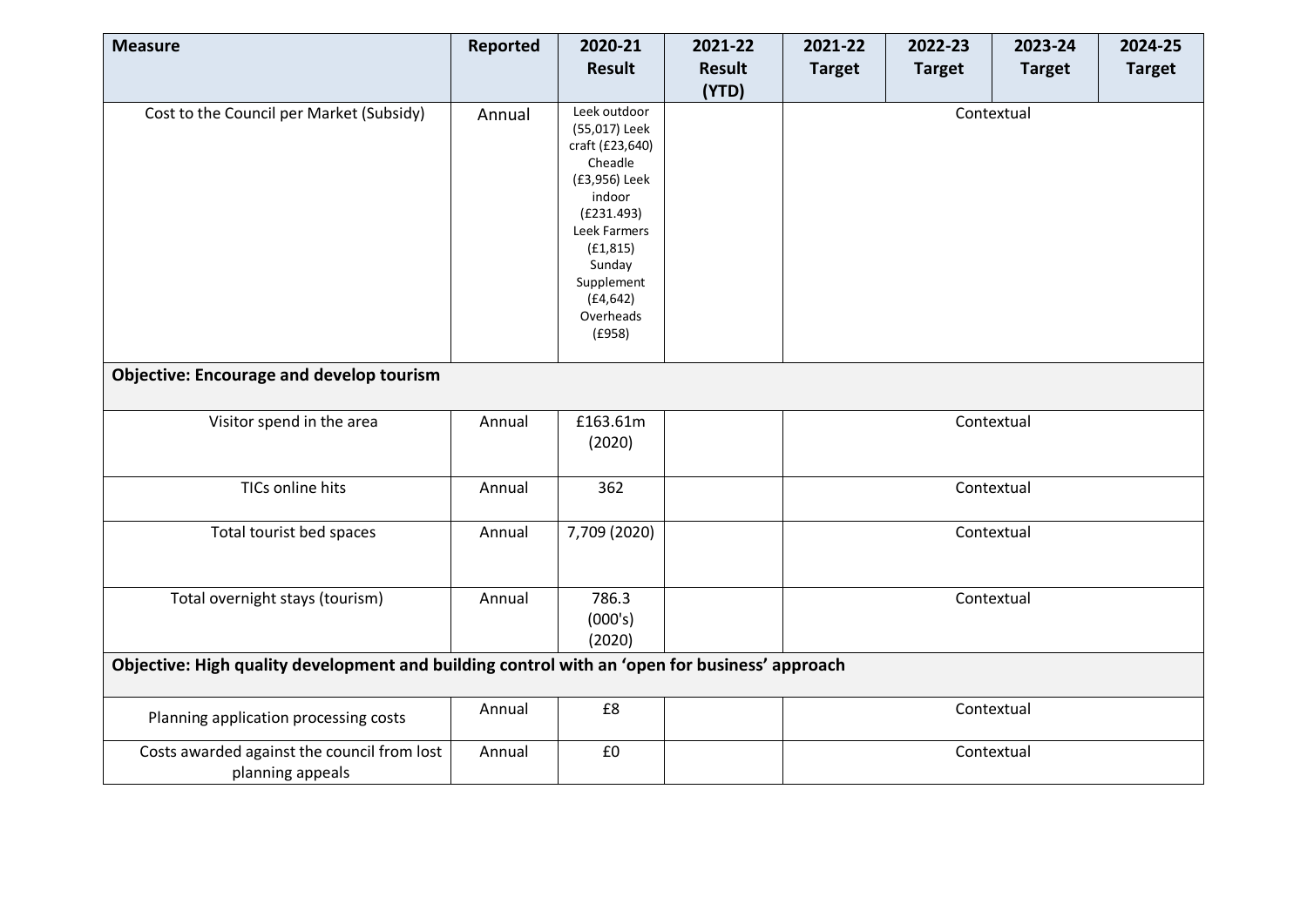| <b>Measure</b>                                                                                                                                                                                                                                                                                          | Reported  | 2020-21<br><b>Result</b>         | 2021-22<br><b>Result</b><br>(YTD) | 2021-22<br><b>Target</b> | 2022-23<br><b>Target</b> | 2023-24<br><b>Target</b> | 2024-25<br><b>Target</b> |  |  |  |
|---------------------------------------------------------------------------------------------------------------------------------------------------------------------------------------------------------------------------------------------------------------------------------------------------------|-----------|----------------------------------|-----------------------------------|--------------------------|--------------------------|--------------------------|--------------------------|--|--|--|
| Numbers attending the planning surgeries                                                                                                                                                                                                                                                                | Annual    | 257                              |                                   | Contextual               |                          |                          |                          |  |  |  |
| <b>Objective: Encourage business start-ups and enterprises</b>                                                                                                                                                                                                                                          |           |                                  |                                   |                          |                          |                          |                          |  |  |  |
| Number of businesses supported by the<br>Growth Hub (fair proportion across<br>partnership)                                                                                                                                                                                                             | Annual    | <b>Not</b><br>available          |                                   | Contextual               |                          |                          |                          |  |  |  |
| Cost of business support activity                                                                                                                                                                                                                                                                       | Annual    | <b>Not</b><br>available          |                                   | Contextual               |                          |                          |                          |  |  |  |
| Number of business reached through the<br>monthly Business Newsletter                                                                                                                                                                                                                                   | Annual    | 12 issues<br>1024<br>subscribers |                                   | Establish<br>baseline    | *Establish<br>baseline   | <b>TBD</b>               | <b>TBD</b>               |  |  |  |
| Business webpage- number of hits                                                                                                                                                                                                                                                                        | Quarterly | 5455                             | 863<br>Q <sub>3</sub>             | Establish<br>baseline    | *Establish<br>baseline   | <b>TBD</b>               | <b>TBD</b>               |  |  |  |
| *The effects of Covid in baseline year (2021-22) will have shown a large upturn in website traffic. We may see an actual downturn as businesses are able to<br>operate without restrictions and should therefore use 2022-23 to establish a post-covid baseline before setting targets for future years |           |                                  |                                   |                          |                          |                          |                          |  |  |  |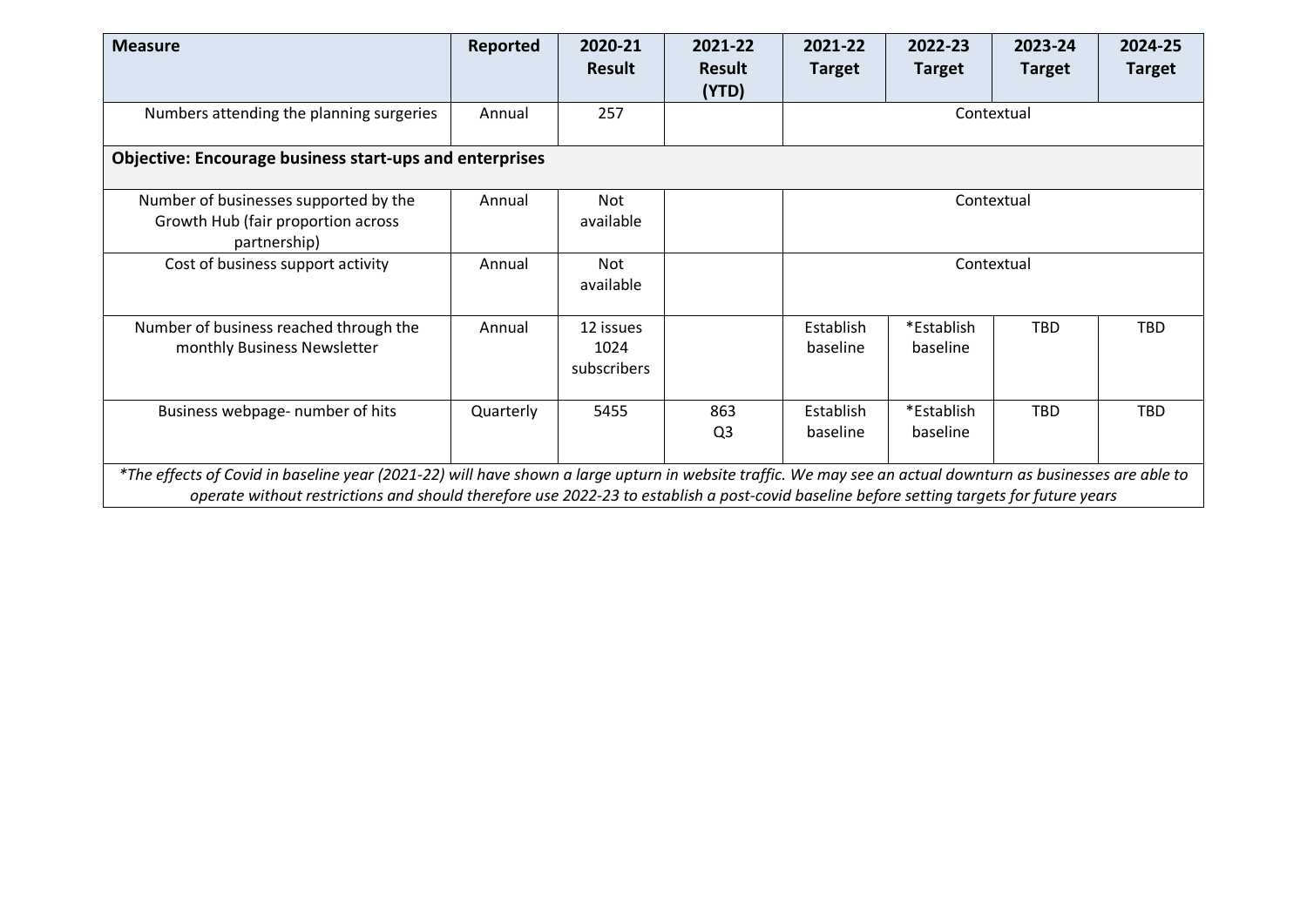

# **Aim 4: Protect and improve the environment and respond to the climate emergency**

| <b>Measure</b>                                                                                                                                                                       | Reported              | 2020-21                                                                                                                              | 2021-22               | 2021-22                                                                              | 2022-23       | 2023-24       | 2024-25       |  |  |  |
|--------------------------------------------------------------------------------------------------------------------------------------------------------------------------------------|-----------------------|--------------------------------------------------------------------------------------------------------------------------------------|-----------------------|--------------------------------------------------------------------------------------|---------------|---------------|---------------|--|--|--|
|                                                                                                                                                                                      |                       | <b>Result</b>                                                                                                                        | <b>Result</b>         | <b>Target</b>                                                                        | <b>Target</b> | <b>Target</b> | <b>Target</b> |  |  |  |
|                                                                                                                                                                                      |                       |                                                                                                                                      | (YTD)                 |                                                                                      |               |               |               |  |  |  |
| Objective: Provision of high-quality public amenities, clean streets and environmental health                                                                                        |                       |                                                                                                                                      |                       |                                                                                      |               |               |               |  |  |  |
| Number of fly tipping incidents collected by the<br>Council (exc. sec 46 waste)                                                                                                      | Monthly               | 558                                                                                                                                  | 267<br>Q <sub>3</sub> | Contextual                                                                           |               |               |               |  |  |  |
| Anti-Social Behaviour enforcements by type<br>(including behaviour adversely affecting the<br>environment)<br>a) number of fixed penalty notices issued<br>b) number of prosecutions | a)Annual<br>b) Annual | a) 30<br>b)0                                                                                                                         |                       | Contextual: annual report to be produced that will indicate<br>the level of activity |               |               |               |  |  |  |
| Cost measures: street cleansing service                                                                                                                                              | Annual                | £484,000                                                                                                                             |                       |                                                                                      | Contextual    |               |               |  |  |  |
| Cost measures: Environmental Health Service                                                                                                                                          | Annual                | £318,000                                                                                                                             |                       |                                                                                      | Contextual    |               |               |  |  |  |
| Number of premises in each of the 6 food<br>hygiene star rating gradings (from 0 to 5)                                                                                               | Annual                | (5 Star) 450, (4<br>Star) 93 (3 Star)<br>63 (2 Star) 9 (1<br>Star) 10 (0 Star)<br>0 (UNRATED<br>AND AWAITING<br><b>INSPECTION 45</b> |                       |                                                                                      | Contextual    |               |               |  |  |  |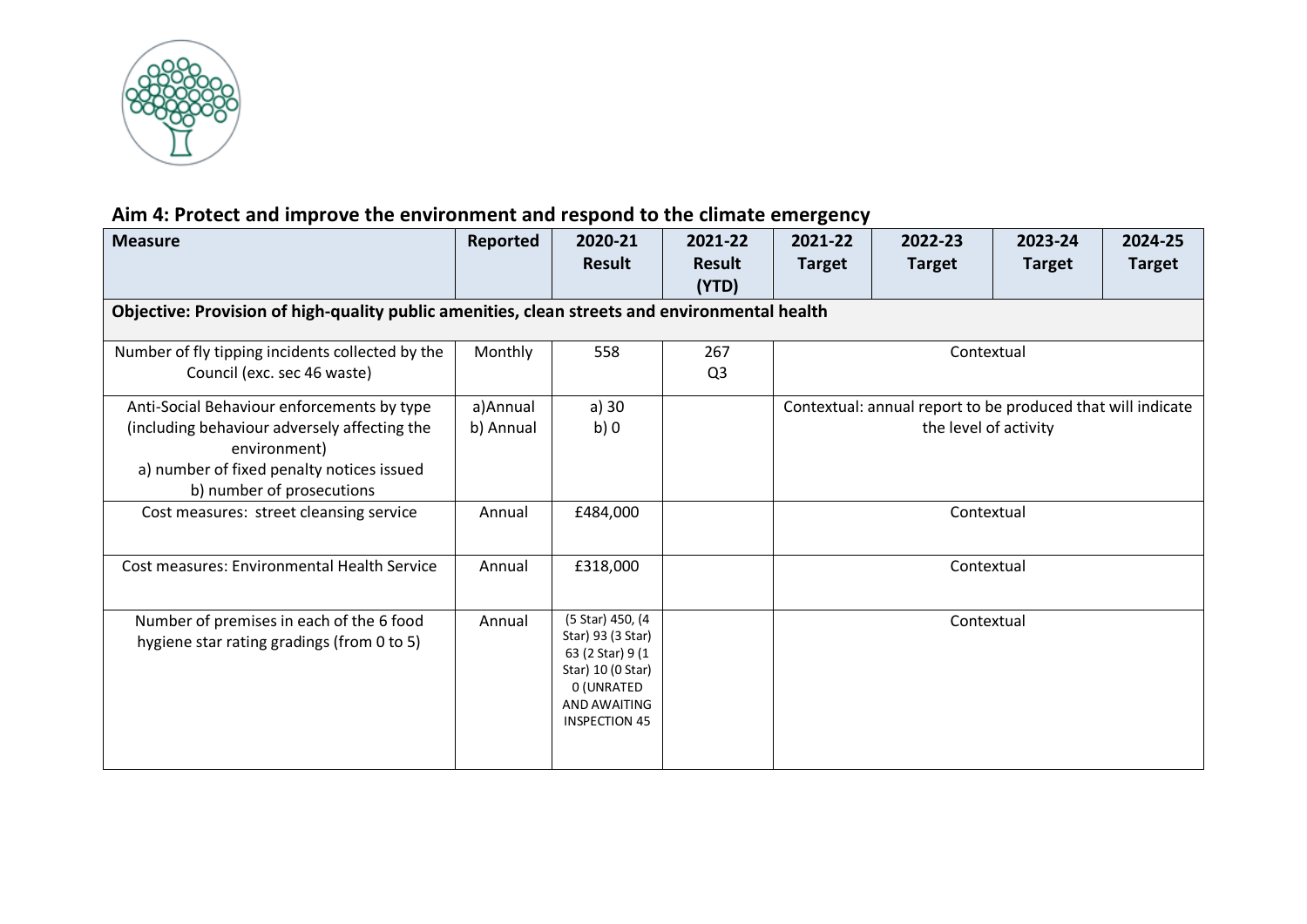| <b>Measure</b>                                                                                                                                             | Reported  | 2020-21       | 2021-22        | 2021-22         | 2022-23         | 2023-24       | 2024-25       |
|------------------------------------------------------------------------------------------------------------------------------------------------------------|-----------|---------------|----------------|-----------------|-----------------|---------------|---------------|
|                                                                                                                                                            |           | <b>Result</b> | <b>Result</b>  | <b>Target</b>   | <b>Target</b>   | <b>Target</b> | <b>Target</b> |
|                                                                                                                                                            |           |               | (YTD)          |                 |                 |               |               |
| Objective: Meeting the challenges of climate change                                                                                                        |           |               |                |                 |                 |               |               |
|                                                                                                                                                            |           |               |                |                 |                 |               |               |
| Emissions per capita                                                                                                                                       | Annual    | 11.7%         |                |                 | Contextual      |               |               |
|                                                                                                                                                            |           |               |                |                 |                 |               |               |
| Number of hits on our website: improving your                                                                                                              | Quarterly | 122           | 36             | Establish       | Establish       | <b>TBD</b>    | <b>TBD</b>    |
| energy performance                                                                                                                                         |           |               | Q <sub>3</sub> | <b>Baseline</b> | <b>Baseline</b> |               |               |
| The effects of Covid in baseline year (2021-22) will have shown a large upturn in website traffic. We may see an actual downturn as businesses are able to |           |               |                |                 |                 |               |               |
| operate without restrictions and should therefore use 2022-23 to establish a post-covid baseline before setting targets for future years                   |           |               |                |                 |                 |               |               |
| NEW: Reduce emissions from Residential                                                                                                                     | Annual    | <b>NEW</b>    |                | <b>NEW</b>      | Establish       | <b>TBA</b>    | <b>TBA</b>    |
| Buildings (net zero by 2030)                                                                                                                               |           |               |                |                 | <b>Baseline</b> |               |               |
| NEW: Reduce emissions from Non-Residential                                                                                                                 | Annual    | <b>NEW</b>    |                | <b>NEW</b>      | Establish       | <b>TBA</b>    | <b>TBA</b>    |
| <b>Buildings</b>                                                                                                                                           |           |               |                |                 | <b>Baseline</b> |               |               |
| NEW: % of EV's                                                                                                                                             | Annual    | <b>NEW</b>    |                | <b>NEW</b>      | Establish       | <b>TBA</b>    | <b>TBA</b>    |
|                                                                                                                                                            |           |               |                |                 | <b>Baseline</b> |               |               |
| NEW: Reduce vehicle related emissions                                                                                                                      | Annual    | <b>NEW</b>    |                | <b>NEW</b>      | Establish       | <b>TBA</b>    | <b>TBA</b>    |
|                                                                                                                                                            |           |               |                |                 | <b>Baseline</b> |               |               |
| NEW: % of households living in fuel poverty                                                                                                                | Annual    | <b>NEW</b>    |                | <b>NEW</b>      | Establish       | <b>TBA</b>    | <b>TBA</b>    |
| (0% by 2030)                                                                                                                                               |           |               |                |                 | <b>Baseline</b> |               |               |
| NEW: Proportion of properties with an EPC                                                                                                                  | Annual    | <b>NEW</b>    |                | <b>NEW</b>      | Establish       | <b>TBA</b>    | <b>TBA</b>    |
|                                                                                                                                                            |           |               |                |                 | <b>Baseline</b> |               |               |
| NEW: Proportion of properties with an EPC                                                                                                                  | Annual    | <b>NEW</b>    |                | <b>NEW</b>      | Establish       | <b>TBA</b>    | <b>TBA</b>    |
| rating of D to G                                                                                                                                           |           |               |                |                 | <b>Baseline</b> |               |               |
| NEW: Reduce annual mean nitrogen dioxide                                                                                                                   | Annual    | <b>NEW</b>    |                | <b>NEW</b>      | <b>TBA</b>      | <b>TBA</b>    | <b>TBA</b>    |
| (NO2) in Leek 25.5 µg/m3 In Leek and by 34.6                                                                                                               |           |               |                |                 |                 |               |               |
| µg/m3 in Cellarhead by 2030.<br>NEW: Increase commuter journeys by public                                                                                  | Annual    | <b>NEW</b>    |                | <b>NEW</b>      | Establish       | <b>TBA</b>    | 37.5%         |
| transport, cycling or walking (40% by 2030                                                                                                                 |           |               |                | <b>Baseline</b> | <b>Baseline</b> |               |               |
|                                                                                                                                                            |           |               |                | 2011-27%        |                 |               |               |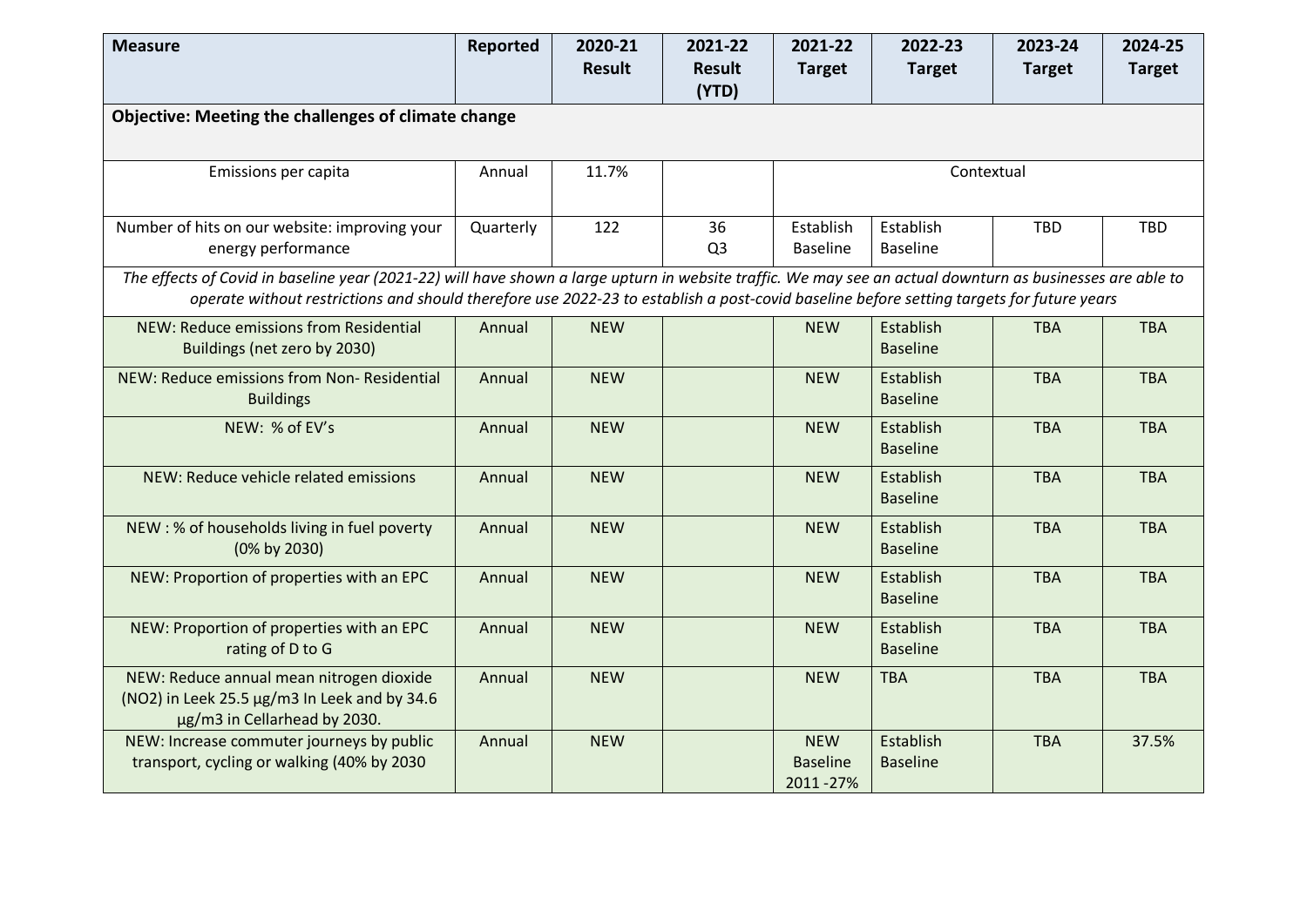| <b>Measure</b>                                                                 | <b>Reported</b> | 2020-21       | 2021-22                | 2021-22                                                                                                        | 2022-23               | 2023-24       | 2024-25       |
|--------------------------------------------------------------------------------|-----------------|---------------|------------------------|----------------------------------------------------------------------------------------------------------------|-----------------------|---------------|---------------|
|                                                                                |                 | <b>Result</b> | <b>Result</b><br>(YTD) | <b>Target</b>                                                                                                  | <b>Target</b>         | <b>Target</b> | <b>Target</b> |
|                                                                                |                 |               |                        | not driving<br>car/van                                                                                         |                       |               |               |
| NEW: Reduce emissions from Council buildings<br>(net zero by 2030)             | Annual          | <b>NEW</b>    |                        | <b>NEW</b>                                                                                                     | Establish<br>baseline | <b>TBA</b>    | <b>TBA</b>    |
| NEW: Reduce CO2 emissions from Councillor<br>business miles                    | Annual          | <b>NEW</b>    |                        | Baseline:<br>2.12 tonnes<br>CO <sub>2</sub> pre-<br>pandemic<br>(average of<br>2018 & 19<br>calendar<br>years) | Establish<br>baseline | <b>TBA</b>    | <b>TBA</b>    |
| NEW: Reduce total number of miles from<br><b>Councillor business miles</b>     | Annual          | <b>NEW</b>    |                        | Baseline:<br>8,466 p.a.<br>pre-<br>pandemic<br>(average of<br>2018 & 19<br>calendar<br>years)                  | Establish<br>baseline | <b>TBA</b>    | <b>TBA</b>    |
| NEW: Reduce total CO2 emissions from fleet<br>vehicles                         | Annual          | <b>NEW</b>    |                        | <b>NEW</b>                                                                                                     | Establish<br>baseline | <b>TBA</b>    | <b>TBA</b>    |
| NEW : Reduce total miles from fleet vehicles                                   | Annual          | <b>NEW</b>    |                        | <b>NEW</b>                                                                                                     | Establish<br>baseline | <b>TBA</b>    | <b>TBA</b>    |
| NEW: Reduce emissions from leisure centres                                     | Annual          | <b>NEW</b>    |                        | <b>NEW</b>                                                                                                     | Establish<br>baseline | <b>TBA</b>    | <b>TBA</b>    |
| NEW: Reduce emissions from the waste &<br>Recycling service (net zero by 2030) | Annual          | <b>NEW</b>    |                        | <b>NEW</b>                                                                                                     | Establish<br>baseline | <b>TBA</b>    | <b>TBA</b>    |
| NEW: Procurement emissions-TBD                                                 | Annual          | <b>NEW</b>    |                        | <b>NEW</b>                                                                                                     | Establish<br>baseline | <b>TBA</b>    | <b>TBA</b>    |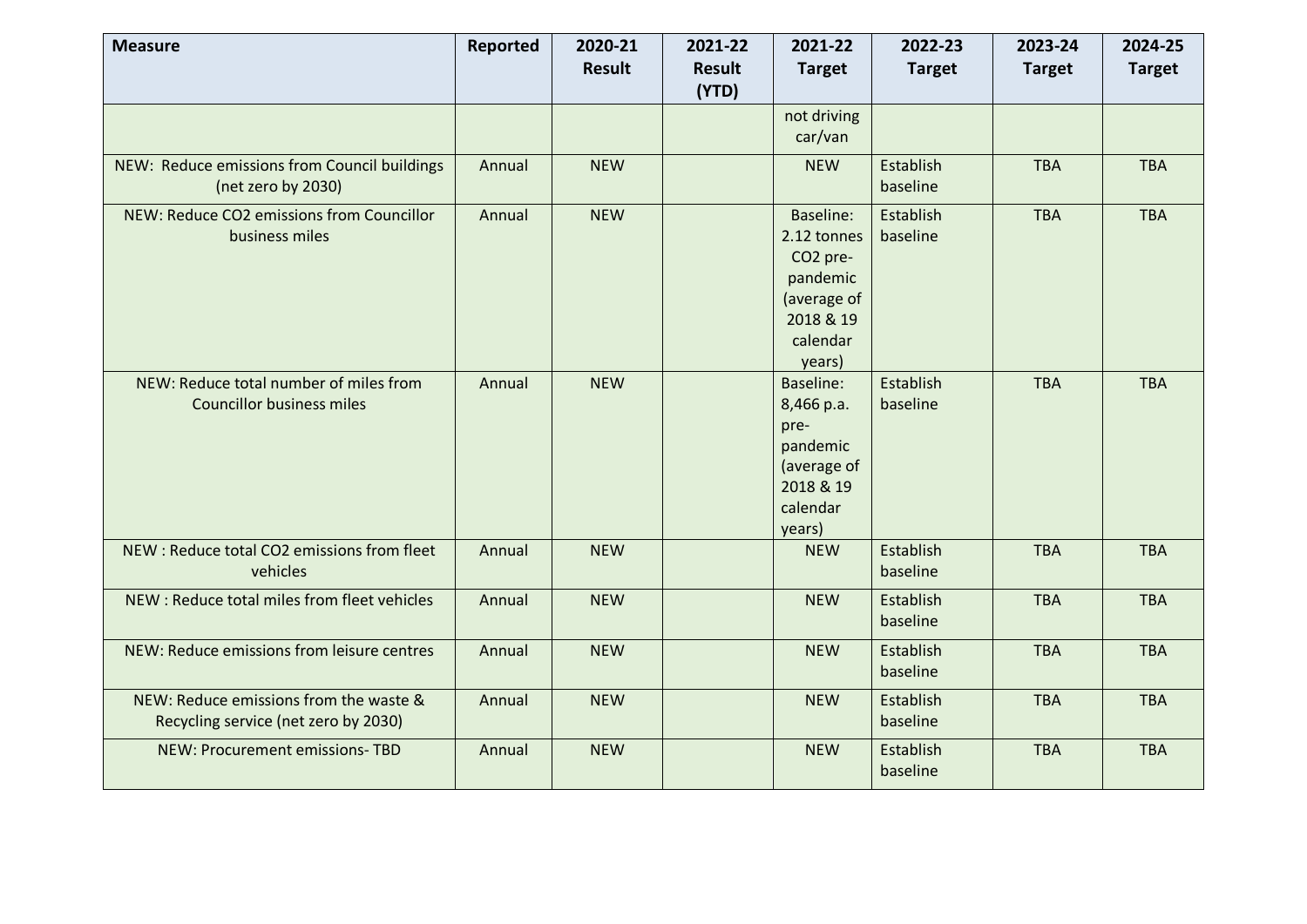| <b>Measure</b>                                                                                | Reported | 2020-21                        | 2021-22                | 2021-22       | 2022-23               | 2023-24       | 2024-25       |  |
|-----------------------------------------------------------------------------------------------|----------|--------------------------------|------------------------|---------------|-----------------------|---------------|---------------|--|
|                                                                                               |          | <b>Result</b>                  | <b>Result</b><br>(YTD) | <b>Target</b> | <b>Target</b>         | <b>Target</b> | <b>Target</b> |  |
| NEW: Reduce COS emissions from Officer<br>business miles                                      | Annual   | <b>NEW</b>                     |                        | <b>NEW</b>    | Establish<br>baseline | <b>TBA</b>    | <b>TBA</b>    |  |
| NEW: Reduce total number of miles from<br>Officer business miles                              | Annual   | <b>NEW</b>                     |                        | <b>NEW</b>    | Establish<br>baseline | <b>TBA</b>    | <b>TBA</b>    |  |
| Objective: Car parking arrangements that meet the needs of residents, businesses and visitors |          |                                |                        |               |                       |               |               |  |
| Net income per parking space                                                                  | Annual   | £167.06                        |                        |               | Contextual            |               |               |  |
| Number of parking PCN's issued and %<br>collected                                             | Annual   | 715 issued<br>540 paid-<br>75% |                        | Contextual    |                       |               |               |  |
| % of car park spaces accredited with Park Mark                                                | Annual   | 35.20%                         |                        | Contextual    |                       |               |               |  |
| % and number of disabled bays within car parks                                                | Annual   | 66/3.8%                        |                        |               | Contextual            |               |               |  |

| Key to PI's                                             |
|---------------------------------------------------------|
| Indicators reported for Climate Change and Biodiversity |
| Indicators in the existing framework                    |
|                                                         |